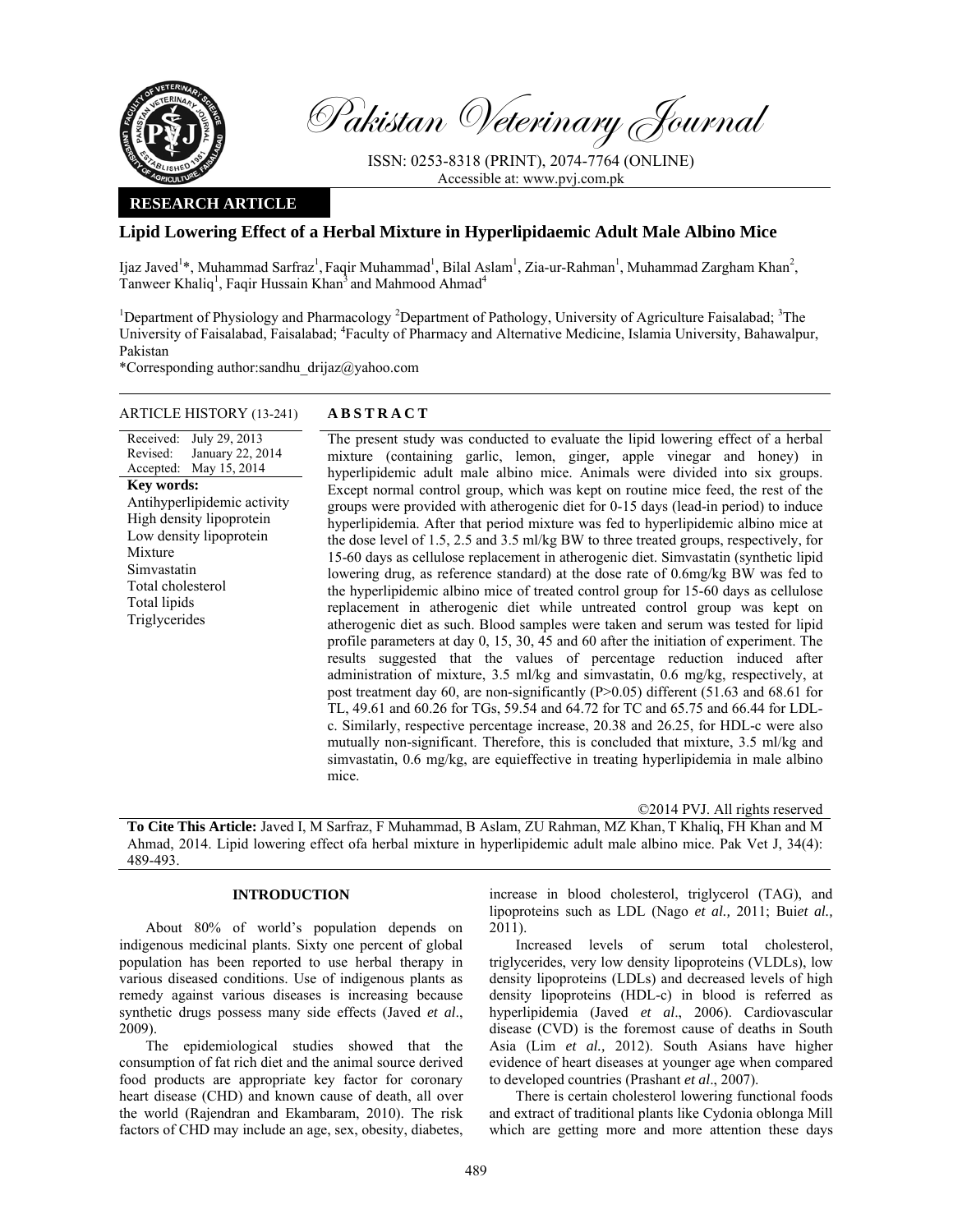because of their activity to reduce the total plasma cholesterol level. Such type of foods and plant extracts are possibly alternative therapy for treating the hypercholesterolemia patients whose blood cholesterol level is slightly raised rather, in treating the patients having very high cholesterol level and cardiovascular diseases (Chen*et al.,* 2008; Grundemann *et al.,* 2011). In herbal system of indigenous medicine about 2000 plants are identified and these are offer protection against various cardiac problems such as ischemic heart disease and hypercholesterolemia (Mahmood*et al*., 2010). Some of these plants such as *Allium sativum* (garlic) and *Zingiber officinale* (ginger), being frequently used as spice and *Citrus lemon* (lemon) and *Malus domestica* (apple) vinegar, used as food or part of food has been reported for having a variety of medicinal effects (Saraswat*et al.,* 2010).

Garlic contains allinase enzyme and sulphur containing compounds like alliin reported to be having cardioprotective and antihypertensive effect (Bhandari, 2012). Ginger and Lemon possesses antioxidant activity and hence lipid lowering effect due to polyphenoles, vitamin C, β carotene, flavonoids (flavonol glycosides), tannins and vitamin c (Adel and Prakash, 2010). Apple contains apple pectin and polyphenols which enhance lipid metabolism (Sheau, *et al*., 2011). Honey having flavonoids (apigenin, pinocembrin, kaempferol) and phenolic acids (ellagic, caffeic, p-coumaric and ferulic acids) proves to be a potent antioxidant (Alvarez-Suarez*et al*., 2010). Keeping in view the preceding lines, following study was carried out to evaluate the lipid lowering effect of an herbal mixture containing Garlic, lemon, ginger, apple vinegar and honey in hyperlipidemic mice.

### **MATERIALS AND METHODS**

**Animals**: One hundred and fifty healthy adult male albino mice were purchased from the National Institute of Health (NIH) Islamabad, Pakistan. The animals were kept under the similar management conditions in animal room of Department of Physiology and Pharmacology, University of Agriculture, Faisalabad, Pakistan. The mice were kept in clean iron cages at ambient temperature with a 12/12 hour period of light/dark.

**Experimental design**: After seven days of acclimatization, mice were randomly divided in to six equal groups like normal control on routine feed, untreated control on atherogenic diet, treated control on synthetic lipid lowering drug, treated 1, treated 2 and treated 3 on three respective doses of the mixture. The mice were provided rat chow as normal routine feed till the completion of experiment. The diet was provided to mice twice a day usually in the morning and evening. However, drinking water was available throughout 24 hours. The experiments were conducted with the prior approval by the Directorates of Research and Advanced Studies and with the consent of the Society of Ethics of Animals, University of Agriculture, Faisalabad, Pakistan. The mice were sacrificed according to the rules laid down by the Society of Ethics of Animals, University of Agriculture, Faisalabad, Pakistan. Except normal control group which was kept on normal routine feed, the rest of groups were also provided with atherogenic diet for 0-60 days. The period of 0-15 days was considered as the leadin period to induce hyperlipidemia in mice (Fig. 1). The atherogenic diet was comprised of cholesterol powder 0.5%, coconut oil 20% and cellulose 15%, mixed in the normal routine feed (Javed *et al.*, 2012). Tablets Survive® (Simvastatin 20mg, Werrick Pharmaceuticals, Pvt. Ltd, Islamabad, Pakistan) were used as synthetic antihyperlipidemic agent. Feeding schedule of normal routine feed, atherogenic diet, mixture and simvastatin in adult male albino mice during the experimental period of 0 to 60 days has been presented in Table 1.

**Sample collection and analysis**: Blood samples were collected on 0, 15, 30, 45 and 60 post treatment days. For the collection of blood samples five mice from each group were sacrificed at each sampling time and the blood of mice was collected individually. The samples were allowed to clot for 20 minutes at refrigeration temperature and then centrifuged for 5 min at 4000 rpm. Lipid profile parameters were determined spectrophotometerically in serum of mice with reagent kits (Randox laboratories Ltd, UK).

**Statistical analysis:** The significance of the difference between pre- treated and post- treated values was determined using student's 't' test, to assess the antihyperlipidemic effect of the mixture and respective percent reduction was computed. The level of significance was set to 5%. P<0.05 was considered significant while P>0.05 was considered as non-significant.

#### **RESULTS AND DISCUSSION**

In the present study, hyperlipidemia was induced in adult mice by feeding atherogenic diet for 0-60 days along with the normal routine feed. Antihyperlipidemic efficacy of the mixture at the dose rate of 1.5, 2.5 and 3.5 ml/kg BW has been shown in Tables 1-5.

After the initiation of the experiment, administration of atherogenic diet during lead-in period of 0-15 days showed almost 2 fold increase in total lipids, triglycerides, total cholesterol and low density lipoprotein cholesterol inserum of mice, while high density lipoprotein level reflected decreasing trend (Fig. 1) ascertaining a parallel



Fig I: Serum lipid profile (Mean<sup>+</sup>SE) in adult male albino mice fed with atherogenic diet from day 0-15.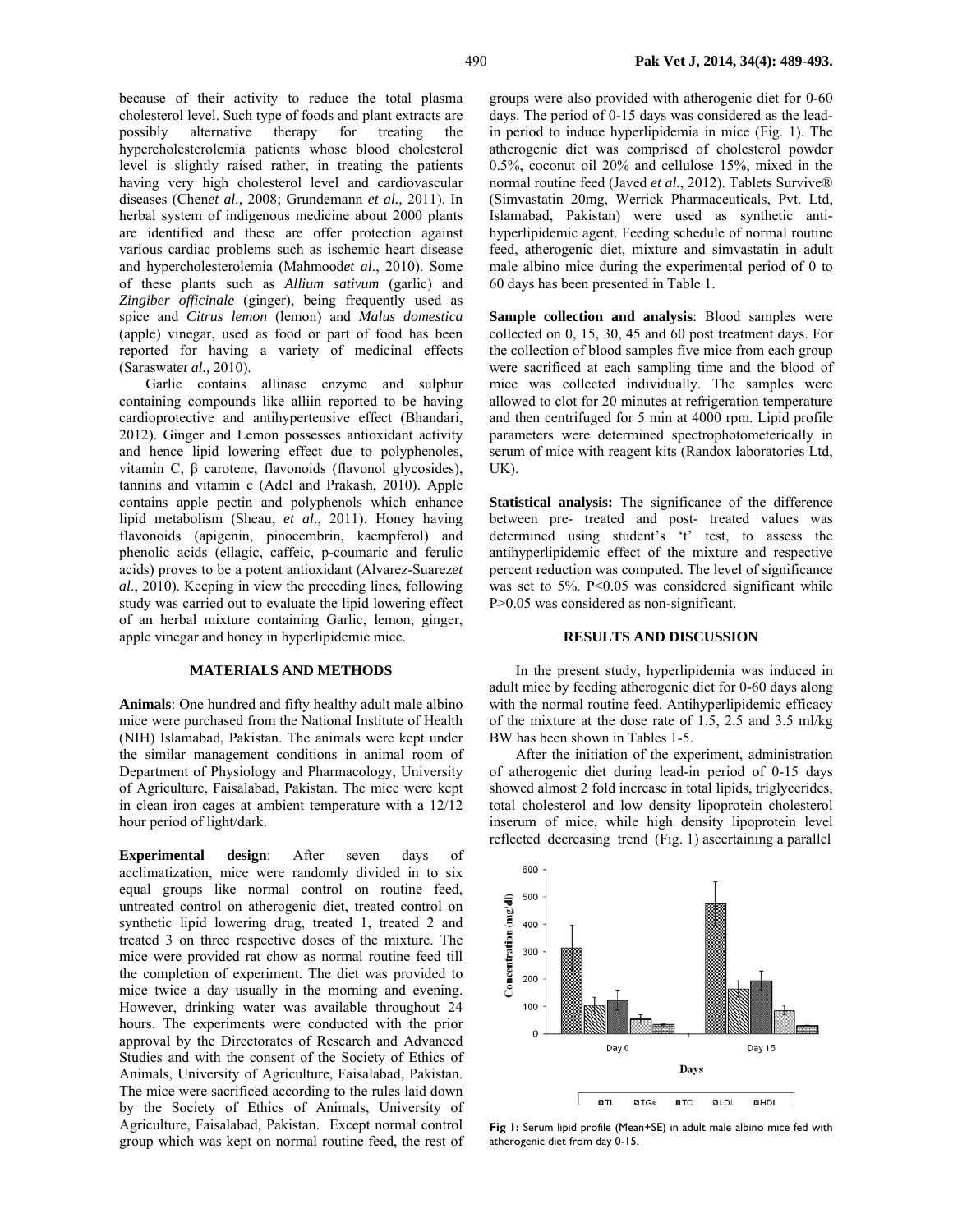Table 1: Feeding schedule of normal routine diet, atherogenic diet, mixture and simvastatin in adult male albino mice during the experimental period of 0-60 days.

| Group 1: Control on normal routine feed.                              | Routine diet 0-60 days.                                                   |
|-----------------------------------------------------------------------|---------------------------------------------------------------------------|
| Group 2: Untreated control on atherogenic diet.                       | Atherogenic diet (Routine diet + cholesterol 0.5%, coconut oil 20 %,      |
|                                                                       | Celllulose 15 %) 0-60 days.                                               |
| Group 3: Treated control on synthetic lipid lowering drug; Tablet     | Atherogenic diet 0-15 days, atherogenic diet + Tablets Survive®           |
| survive®                                                              | (Simvastatin, 20mg, 0.6mg/kg) 15-60 days as cellulose replacement.        |
| Group 4: Treated with mixture of A. sativum, C. lemon, Z. officinale, | Atherogenic diet 0-15 days, atherogenic diet + Mixture (1.5 ml/kg BW) for |
| M. domestica vinegar and honey.                                       | 15-60 days as cellulose replacement.                                      |
| Group 5: Treated with mixture of A. sativum, C. lemon, Z.             | Atherogenic diet 0-15 days, atherogenic diet + Mixture (2.5 ml/kg BW) for |
| officinale, M. domestica vinegar and honey.                           | 15-60 days as cellulose replacement.                                      |
| Group 6: Treated with mixture of A. sativum, C. lemon, Z.             | Atherogenic diet 0-15 days, atherogenic diet + Mixture (3.5 ml/kg BW) for |
| officinale, M. domestica vinegar and honey.                           | 15-60 days as cellulose replacement.                                      |
| Average consumption of feed for a 25 g mice $=$ 33 g/day.             |                                                                           |

**Table 2:** Serum total lipids (Mean±SE; mg/dl) and their percent reductions in hyperlipidemic adult male albino mice (n=25) after administration of mixture and simvastatin.

|                   | Lead-in-Period    | Post treatment days |                    |                    | Percentage reduction on post treatment days |                  |                  |
|-------------------|-------------------|---------------------|--------------------|--------------------|---------------------------------------------|------------------|------------------|
| Groups            | Day 15            | 30                  | 45                 | 60                 | 30                                          | 45               | 60               |
|                   | $315.60 \pm 5.48$ | $317.90 \pm 2.79$   | $318.41 \pm 3.08$  | 320.08±4.29        |                                             |                  |                  |
|                   | $476.51 \pm 3.38$ | $535.30 \pm 1.89$   | $555.12 \pm 41.18$ | 659.70±7.79        |                                             |                  |                  |
|                   | 478.54±3.04       | $260.33 \pm 1.31$   | $200.26 \pm 1.53$  | $150.21 \pm 1.14$  | $45.60 \pm 1.71$                            | $58.15 \pm 2.03$ | $68.61 \pm 1.82$ |
|                   | 476.49±2.57       | 440.47±0.98         | $418.52 \pm 1.68$  | $375.42 \pm 3.21$  | $7.56 \pm 2.77$                             | $12.17 \pm 1.47$ | $21.21 \pm 2.25$ |
|                   | 483.37±2.59       | $356.55 \pm 2.93$   | 283.68±1.76*       | 271.99±0.82*       | $26.24 \pm 1.75$                            | $41.31 \pm 2.95$ | $43.73 \pm 2.65$ |
| n<br>$\mathbf{a}$ | $476.37 \pm 1.60$ | 331.01±3.35         | $276.43 \pm 2.47*$ | $230.41 \pm 1.70*$ | $31.53 \pm 2.35$                            | $42.81 \pm 1.95$ | $51.63 \pm 2.73$ |

 $*$ =Significantly less (P<0.05) than the pretreatment value at 15 day.

Table 3: Serum triglycerides (Mean±SE; mg/dl) and their percent reductions in hyperlipidemic adult male albino mice (n=25) after administration of mixture and simvastatin.

|        | Lead-in-Period    | Post treatment days |                                          |                    | Percentage reduction on post treatment days |                  |                  |
|--------|-------------------|---------------------|------------------------------------------|--------------------|---------------------------------------------|------------------|------------------|
| Groups | Day 15            | 30                  | 45                                       | 60                 | 30                                          | 45               | 60               |
|        | $105.03 \pm 1.40$ | $105.00 \pm 0.80$   | $105.31 \pm 1.19$                        | $106.35 \pm 1.35$  |                                             | ۰                |                  |
|        | $164.60 \pm 1.07$ | $192.52 \pm 2.02$   | 217.24±0.72                              | $235.17 \pm 2.28$  |                                             |                  |                  |
|        | $166.70 \pm 1.36$ | $101.47 \pm 1.32$   | $83.72 \pm 1.93$                         | $66.26 \pm 1.99$   | $39.13 \pm 2.75$                            | $49.78 \pm 1.85$ | $60.26 \pm 3.09$ |
| Δ      | $165.50 \pm 1.43$ | 149.99±1.98         | $141.07 \pm 1.73$                        | $109.37 \pm 2.96$  | $9.37 \pm 2.17$                             | $14.76 \pm 2.85$ | $33.92 \pm 1.95$ |
|        | 168.80±2.20       | $146.34 \pm 2.43$   | $121.27 \pm 1.78$                        | $104.84 \pm 1.81*$ | $13.32 \pm 3.05$                            | $28.18 \pm 2.15$ | $37.90 \pm 1.76$ |
|        | $165.80 \pm 1.38$ | 134.11±1.86         | 112.92±2.07*<br>$\overline{\phantom{a}}$ | $83.60 \pm 2.43*$  | $19.16 \pm 2.35$                            | $31.93 \pm 1.96$ | 49.61±2.87@      |

\*=Significantly less (P<0.05) than the pretreatment value at 15 day; @=Non-significantly (P>0.05) different from percent reduction values of simvastatin.

Table 4: Serum total cholesterol (Mean±SE; mg/dl) and their percent reductions in hyperlipidemic adult male albino mice (n=25) after administration of mixture and simvastatin.

|        | Lead-in-Period    | Post treatment days |                    |                   |                  | Percentage reduction on post treatment days |                  |
|--------|-------------------|---------------------|--------------------|-------------------|------------------|---------------------------------------------|------------------|
| Groups | Day 15            | 30                  | 45                 | 60                | 30               | 45                                          | 60               |
|        | $126.06 \pm 1.13$ | $124.70 \pm 1.30$   | $125.67 \pm 0.87$  | $126.55 \pm 0.64$ |                  | $\overline{\phantom{a}}$                    |                  |
|        | $195.46 \pm 1.55$ | $210.05 \pm 1.28$   | 186.45±40.25       | $249.64 \pm 3.62$ |                  |                                             |                  |
|        | $195.05 \pm 1.14$ | $120.26 \pm 1.65$   | $87.62 \pm 2.78$   | $68.81 \pm 2.30$  | $38.34 \pm 3.15$ | $55.08 \pm 1.85$                            | $64.72 \pm 2.35$ |
|        | $193.86 \pm 1.03$ | $169.78 \pm 3.15$   | $157.53 \pm 2.66$  | 138.82±2.01       | $12.42 \pm 1.92$ | $18.74 \pm 2.94$                            | $28.39 \pm 2.19$ |
|        | $196.12 \pm 1.06$ | $147.67 \pm 2.57$   | $118.61 \pm 2.70$  | $83.05 \pm 2.53*$ | $24.70 \pm 2.83$ | $39.52 \pm 1.97$                            | $57.65 \pm 3.12$ |
|        | $195.33 \pm 1.34$ | 148.56±2.00         | $102.78 \pm 2.01*$ | $79.03 \pm 3.53*$ | $23.94 \pm 3.04$ | $47.38 \pm 2.91$                            | 59.54±2.27@      |

\*=Significantly less (P<0.05) than the pretreatment value at 15 day; @=Non-significantly (P>0.05) different from percent reduction values of simvastatin.

**Table 5:** Serum LDL-cholesterol (Mean±SE; mg/dl) and their percent reductions in hyperlipidemic adult male albino mice (n=25) after administration of mixture and simvastatin.

|        | Lead-in-Period   | Post treatment days |                   |                   | Percentage increase on post treatment days |                          |                  |
|--------|------------------|---------------------|-------------------|-------------------|--------------------------------------------|--------------------------|------------------|
| Groups | Day 15           | 30                  | 45                | 60                | 30                                         | 45                       | 60               |
|        | $50.23 \pm 3.28$ | $52.70 \pm 2.48$    | $52.86 \pm 2.03$  | $52.27 \pm 3.35$  |                                            | $\overline{\phantom{a}}$ |                  |
|        | $85.73 \pm 1.78$ | $103.74 \pm 0.70$   | $125.71 \pm 1.33$ | $152.39 \pm 2.87$ |                                            |                          |                  |
|        | $86.08 \pm 1.20$ | $50.50 \pm 2.18$    | $40.68 \pm 2.88$  | $28.88 \pm 1.92$  | $41.32 \pm 1.87$                           | $52.74 \pm 3.11$         | $66.44 \pm 2.65$ |
|        | $86.58 \pm 1.31$ | $62.50 \pm 2.75$    | $56.42*+2.63$     | $50.63*±4.59$     | $27.81 \pm 2.87$                           | $34.83 \pm 1.97$         | $41.52 \pm 2.93$ |
|        | $86.72 \pm 0.97$ | $61.05 \pm 2.71$    | 44.41*±1.94       | $36.26*+1.91$     | $29.60 \pm 2.83$                           | $48.79 \pm 3.17$         | $58.18 \pm 2.76$ |
|        | $84.32 \pm 0.66$ | 70.08±2.81          | 47.88*±1.56       | 28.90*±1.90       | $16.88 \pm 2.13$                           | $43.21 \pm 2.71$         | 65.72±1.94@      |

\*=Significantly less (P<0.05) than the pretreatment value at 15 day; @=Non-significantly (P>0.05) different from percent reduction values of simvastatin.

Table 6: Serum HDL-cholesterol (Mean±SE; mg/dl) and their percent increase in hyperlipidemic adult male albino mice (n=25) after administration of mixture and simvastatin.

|        | Lead-in-Period   | Post treatment days |                  |                   | Percentage increase on post treatment days |                  |                  |  |
|--------|------------------|---------------------|------------------|-------------------|--------------------------------------------|------------------|------------------|--|
| Groups | Dav 15           | 30                  |                  | 60                | 30                                         |                  | 60               |  |
|        | $34.28 \pm 1.31$ | 35.40±0.77          | 34.57±0.86       | $34.91 \pm 0.99$  |                                            |                  |                  |  |
|        | $30.72 \pm 0.75$ | 29.00±0.71          | $25.72 \pm 0.97$ | $22.50 \pm 1.06$  |                                            |                  |                  |  |
|        | $30.70 \pm 0.83$ | $31.52 \pm 1.57$    | $35.65 \pm 2.73$ | 38.76±2.84*       | $2.67 \pm 2.19$                            | $16.12 \pm 1.93$ | $26.25 \pm 2.61$ |  |
|        | $30.55 \pm 0.67$ | $31.01 \pm 2.09$    | $31.17 \pm 3.10$ | $32.33 \pm 3.14$  | $1.5 + 2.54$                               | $2.03 \pm 1.04$  | $5.83 \pm 1.91$  |  |
|        | $31.73 \pm 0.74$ | $33.35 \pm 2.68$    | 33.72±2.94       | $34.07 \pm 2.76$  | $5.10 \pm 1.74$                            | $6.33 \pm 1.09$  | $7.37 \pm 2.62$  |  |
|        | 30.91±0.76       | $31.69 \pm 2.49$    | $32.90 \pm 3.25$ | $37.21 \pm 2.20*$ | $2.52 \pm 2.73$                            | $6.44 \pm 1.98$  | 20.38±2.37@      |  |

\*=Significantly less (P<0.05) than the pretreatment value at 15 day; @=Non-significantly (P>0.05) different from percent reduction values of simvastatin.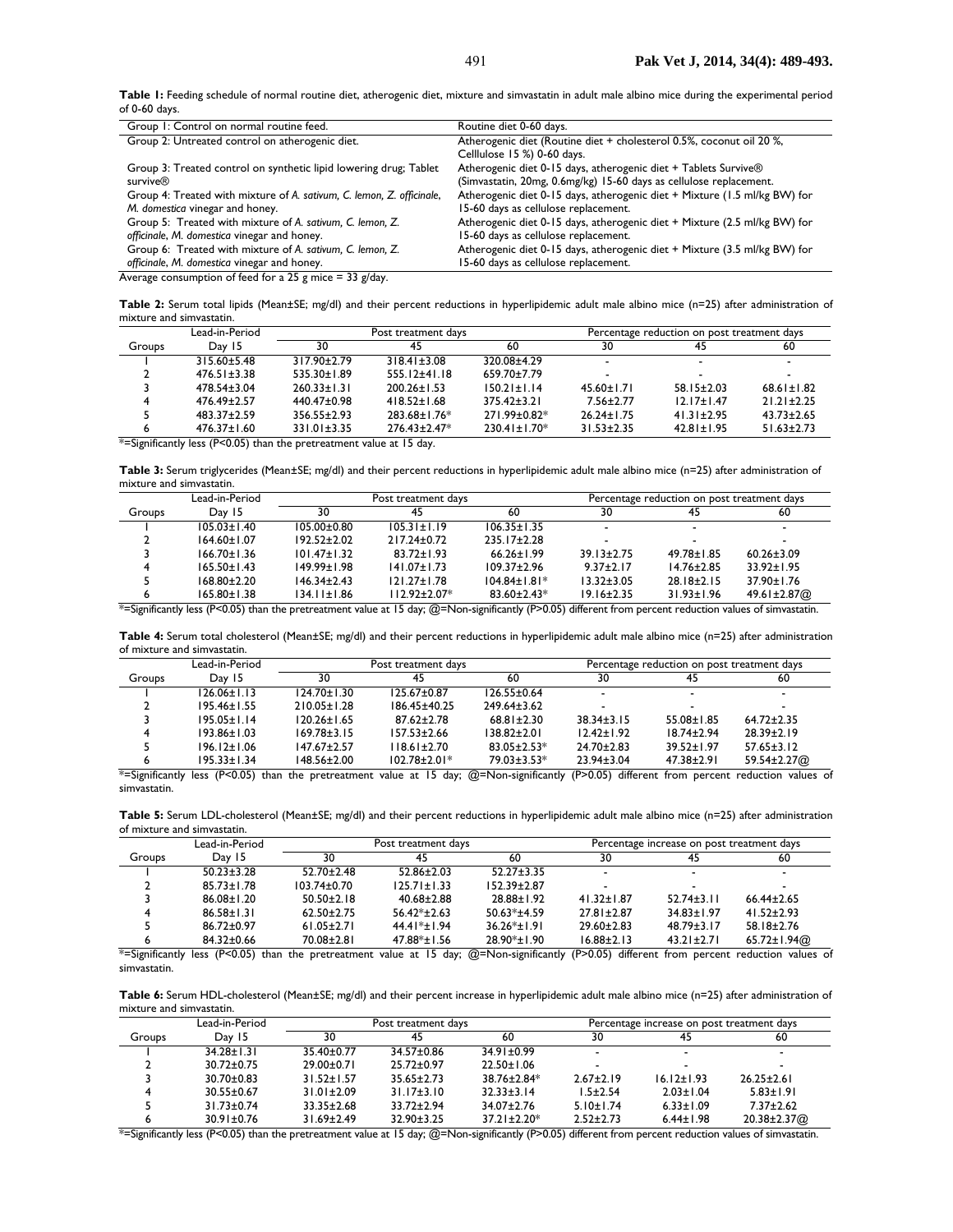relation between dietary lipids and hyperlipidemia (Javed *et al*., 2009). These results are in concurrence with other studies in which a fat rich diet resulted in elevated serum levels of cholesterol (Wang*et al*., 2009; Javed *et al*., 2012). The mixture at the dose level of 3.5 ml/kg BW significantly (P<0.05) reduced TL as 42.81 and 51.99%; TGs as 31.93 and 49.61%; TC as 47.38 and 59.54%; and LDL-c as 43.21 and 65.72% on post treatment days 45 and 60, respectively presented in Tables 1-5. Nevertheless, serum level of HDL-c increased significantly  $(P<0.05)$  as 20.38% on post treatment day 60. The results of present study also indicate that the values of percentage reduction 51.63 and 68.61 for TL, 49.61 and 60.26 for TGs, 59.54 and 64.72 for TC and 65.75 and 66.44 for LDL-c, induced after administration of mixture 3.5 ml/ kg and simvastatin 0.6 mg/ kg, respectively, at post treatment day 60, are nonsignificantly (P>0.05) different. Similarly, the respective percentage increase, 20.38 and 26.25 for HDL-c, produced by mixture and simvastatin are mutually nonsignificant  $(P>0.05)$ . Thus results have indicated that mixture, 3.5 ml/kg and simvastatin, 0.6 mg/kg, are equieffective in treating hyperlipidemia in mice. Comparable results were attained when *T. ammi* seed powder extract in methanol equivalent to 2 g/kg seed powder and simvastatin (0.6 mg/kg BW) and *Cinnamomum zeylanicum* methanol extract equivalent to 0.75g/kg of its powder and simvastatin (0.6 mg/kg b. wt.) were administered in albino rabbits suffering from hyperlipidemia (Javed *et al*., 2006; Javed *et al*., 2012). A substantial 1% drop in serum cholesterol reduces cardiac illness and deaths up to 2% in the patients suffering from coronary heart diseases. Coronary heart diseases have been reported to cause deaths almost ten times as many as those caused by accidents and twice as many as those

Lipid and lipoprotein abnormalities are well known risk factors for heart disease. Elevated levels of TG, TC, and LDL-c are documented as risk factors for atherogenesis (Yokozawa *et al*., 2006; Adaramoye *et al*., 2008). The blood level of HDL-c in contrast bears antiartherogenic property, with an ability to inhibit LDLoxidation (Assmann and Nofer, 2003). Genetic factors and diet both play a major role in regulating cholesterol and triglycerides level in the plasma. High levels of cholesterol particularly LDL-c are mainly responsible for hypercholesterolemia (Gardner*et al.,* 2000). Strong risk factor for coronary heart disease has been shown by increased lipid parameters (Makni *et al.,* 2008). In the present study the administration of mixture at 3.5 mg/kg BW reduced serum TC as well as LDL-c and increased HDL-c in hyperlipidemic mice. These findings indicate that the mixture could help in reducing the coronary incidents and thus proved to be advantageous clinically. Coronary artery index (CAI= LDL-C/HDL-C), being the ratio of low density lipoprotein cholesterol to high density lipoprotein cholesterol, is considered as indicator of whether or not cholesterol is deposited into tissue or metabolized and excreted (Harnafi *et al*., 2008). In present study, simvastatin 0.6 mg/kg reduced the pre-treatment 15 day index value 2.80 to 0.75 post treatment index value at 60 day. The same pattern of reduction in the pre-treatment index value 2.73 to post treatment index value 0.78 has

caused by cancer all over the world (Ghule *et al*., 2006).

been observed after the administration of 3.5 ml/kg mixture. Both the post treatment index values induced by simvastatin and mixture are non-significantly (P>0.05) different from each other suggesting that simvastatin and mixture possess same cardioprotective potential.

Keeping in view the contents of the ingredients of the mixture, its lipid lowering mechanism of action may be based on its antioxidant activity and/or enhanced lipid metabolism (Adel and Prakash, 2010; Alvarez-Suarez *et al*., 2010; Chai *et al*., 2011; Bhandari, 2012). Further extensive chemical characterization, phytochemical and pharmacological investigations are needed to be conducted for isolation and evaluation of newer active ingredients that could sufficiently help in reducing serum lipid profile in humans.

**Conclusion:** In the context of present study, it may safely be said that contents of ingredients of herbal mixturecould help in reducing the coronary incidents and thus proved to be advantageous clinically.

#### **REFERENCES**

- Adaramoye OA, O Akintayo, J Achem and MA Fafunso, 2008. Lipidlowering effects of methanolic extract of *Vernonia amygdalina* leaves in rats fed high cholesterol diet. Vasc Health Risk Manag, 4: 235-241.
- Adel S and J Prakash, 2010. Chemical composition and antioxidant properties of ginger root. J Med Plant Res, 4: 2676-2679.
- Alvarez-Suarez JM, S Tulipani, S Romandini, E Bertoli and M Battino, 2010. Contribution of honey in nutrition and human health: a review. Mediterr J Nutr Metab, 3: 15-23.
- Assmann G and JR Nofer, 2003. Atheroprotective effects of highdensity lipoproteins. Annu Rev Med, 54: 321-341.
- Bhandari PR, 2012. Garlic (*Allum sativum*): A review of potential therapeutic applications. Int J Green Pharm, 6: 118-129.
- Bui AL, TB Horwich and GC Fonarow, 2011. Epidemiology and risk profile of heart failure. Nat Rev Cardiol, 8: 30-41.
- Chai SC, S Hooshmand, RL Saadat and BH Arjamandi, 2011. Daily apple consumption promotes cardiovascular health in postmenopausal women. The FASEB J, 25: 971.
- Chen ZY, R Jiao and KY Ma, 2008. Cholesterol-lowering nutraceuticals and functional foods. J Agric Food Chem, 56: 8761-8773.
- Gardner CD, LM Chatterjee and JJ Carlson, 2000. The effect of a garlic preparation on plasma lipid levels in moderately hypercholesterolemic adults. Atherosclerosis, 154: 213-220.
- Ghule BV, MH Ghante, ANSaoji and PG Yeole, 2006. Hypolipidaemic and antihyper-lipidaemic effects of *Lagenaria siceraria* fruit extracts. Indian J ExpBiol, 44: 905-909.
- Grundemann C, M Papagiannopoulos, E Lamy, V Mersch-Sundermann and R Huber, 2011. Immunomodulatory properties of a lemonquince preparation (Gencydo*®*) as an indicator of anti-allergic potency. Phytomedicine, 18: 760-768.
- Harnafi H, HS Caid, N Bouanani, M Aziz and S Amrani, 2008. Hypolipemic activity of polyphenol-rich extracts from *Ocimum basilicum* in Triton WR-1339-induced hyperlipidemic mice. Food Chem, 108: 205-212.
- Javed I, Z Iqbal, ZU Rahman, FH Khan, F Muhammad, B Aslam and L Ali, 2006. Comparative antihyperlipidaemic efficacy of *Trychyspermum ammi* extracts in albino rabbits. Pak Vet J, 26: 23-29.
- Javed I, ZU Rahman, MZ Khan, F Muhammad, B Aslam, Z Iqbal, JI Sultan and I Ahmad, 2009. Antihyperlipidaemic efficacy of *Trachyspermum*  ammi in albino rabbits. Acta Vet Brno, 78: 229-236.
- Javed I, I Faisal, ZU Rahman, MZ Khan, F Muhammad, B Aslam, M Ahmad and A Shahzadi, 2012. Lipid lowering effect of *Cinnamomum zeylanicum*in hyperlipidaemic albino rabbits. Pak J Pharm Sci, 25: 141-147.
- Javed I, B Aslam, MZ Khan, ZU Rahman, F Muhammad and MK Saleemi, 2012. Lipid lowering efficacy of *Pennisetum glaucum*, bran in hyperlipidaemic albino rats. Pak Vet J, 32: 201-205.
- Lim SS, T Vos, AD Flaxman, G Danaei, K Shibuya, *et al*., 2012. A comparative risk assessment of burden of disease and injury attributable to 67 risk factors and risk factor clusters in 21